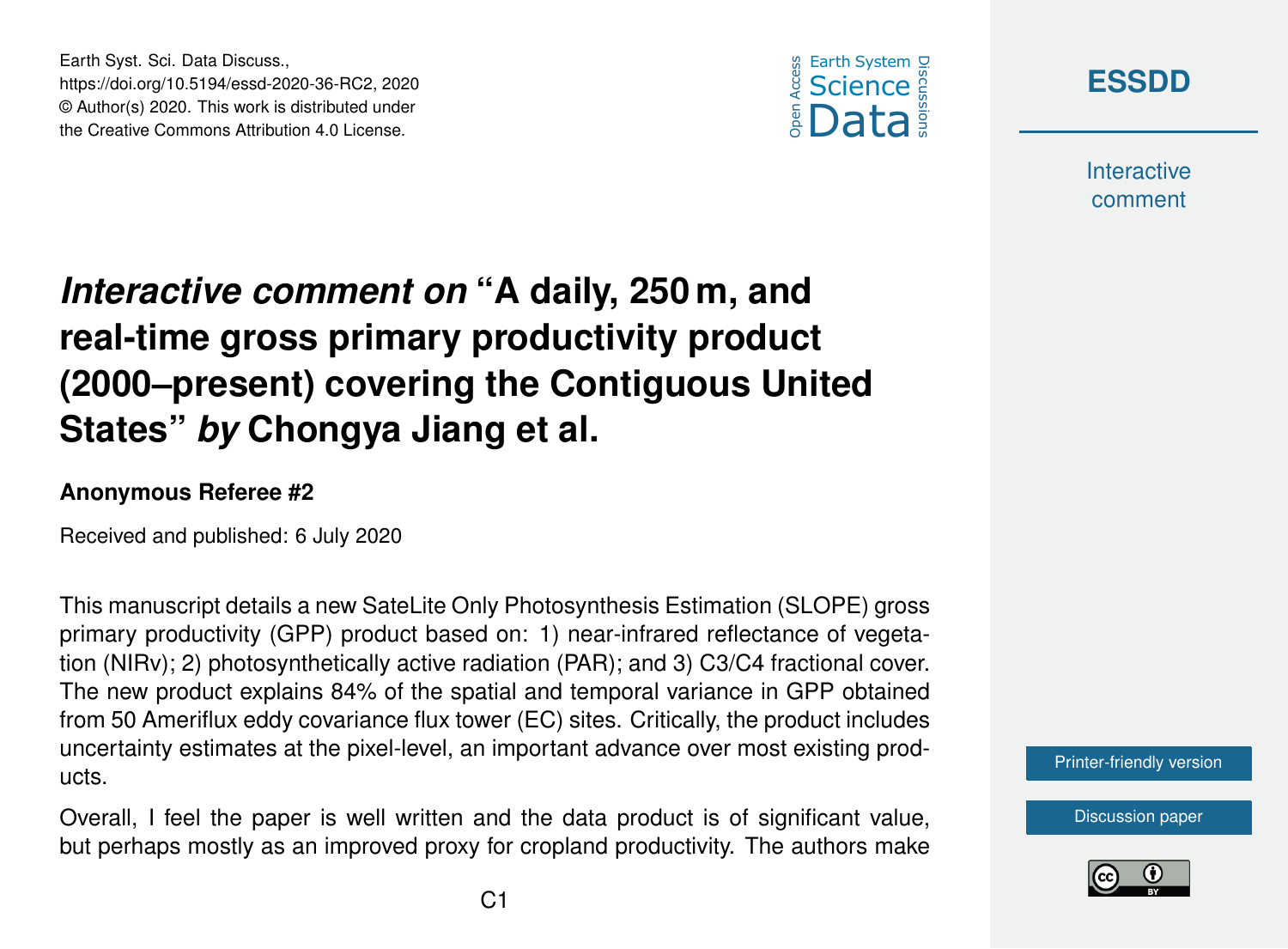importance advances over previous efforts by incorporating satellite-based NIRv and PAR and removing dependence on reanalysis-based weather data. The use of C3 and C4 fractional cover is appropriately done for croplands, but importantly it does not appear appropriately handled for natural ecosystems. The work adapts the commonly used light use efficiency framework, but removes all biophysical constraint logic (e.g., response to temperature, water, nutrient limitation), and instead makes the assumption that NIRv adequately captures these constraints. While this might be a fair assumption for herbaceous and deciduous dominated ecosystems, it is likely problematic for natural evergreen dominated ecosystems. Additionally, independent of vegetation type, it is unclear if NIRv is capable of capturing changes in LUE such that CO2 fertilization effects are accurately represented in this product. Further, the authors utilize a classification that separates C3 and C4 vegetation functional types, however, their input data does not separate natural C3 and C4 grasslands, which is likely problematic for western US ecosystems (which are under-represented by eddy covariance flux towers, and thus the product is not well evaluated across these regions). In my view, these critical issues need to be fully addressed before this manuscript can be considered for publication.

Major Comments: 1. Line 50-60: Some valid points are made here. However, for the CONUS region in particular, there have been previous advances that already address many of these limitations. In particular, Robinson et al. (2018) utilized high quality weather data interpolated from dense weather station networks across the region and improved landcover data from the National Landcover Data Layer (NLCD). This is a much more appropriate data product to compare the new product against and, if it's available, I recommend this comparison.

Robinson, N.P., Allred, B.W., Smith, W.K., Jones, M.O., Moreno, A., Erickson, T.A., Naugle, D.E., Running, S.W. Landsat 30 m and MODIS 250 m derived terrestrial primary production for the conterminous United States. 2018. Remote Sensing in Ecology and Conservation DOI: 10.1002/rse2.74.

# **[ESSDD](https://essd.copernicus.org/preprints/)**

**Interactive** comment

[Printer-friendly version](https://essd.copernicus.org/preprints/essd-2020-36/essd-2020-36-RC2-print.pdf)

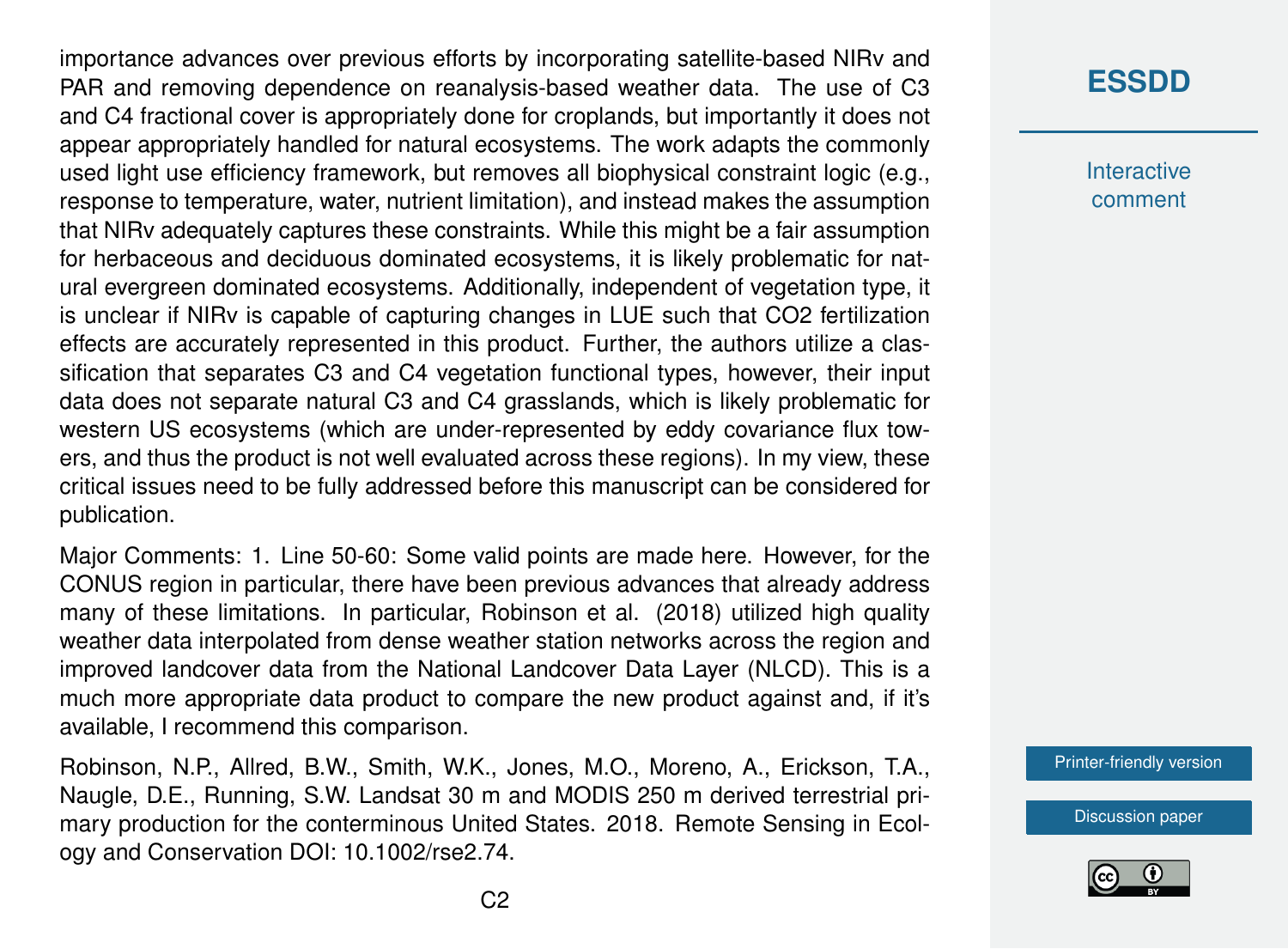2. Sections 3.1 and 3.2: I commend the authors for their work to provide robust uncertainty estimates for PAR and SANIRv, and subsequently SLOPE GPP estimates. This is an important advance over most previous efforts. Is the uncertainty due to PAR, SANIRv, functional classification, and statistical fit included as separate data layers with the final product? This would be a useful addition for understanding pixel-level uncertainty. Also it would be useful to see a map that shows the dominant source of uncertainty at the pixel level, which would highlight potentially how uncertainty varies by region.

3. Section 3.2: There is very low variance in SANIRv for evergreen vegetation (Figure 5), which results in the lowest correlation with EC GPP data. There are also a few ENF sites with very low correlation (Figure 11). This has been a well-known issue of vegetation reflectance-based indices, such as NIRv. Below are a number of papers that discuss this issue and all indicate SIF could be a major improvement. I recommend at minimum that this issue and ways forward, such as downscaling TROPOMI SIF (Turner et al., 2019), be included prominently in the discussion of this paper.

TS Magney, DR Bowling, BA Logan, K Grossmann, J Stutz, PD Blanken, et al. 2019 Mechanistic evidence for tracking the seasonality of photosynthesis with solar-induced fluorescence. Proceedings of the National Academy of Sciences, 116, 11640-11645

Smith, W.K, Biederman, J.A., Scott, R.L., Moore, D.J.P., He, M., Kimball, J.S., Yan, D., Hudson, A., Barnes, M.L., MacBean, N., Fox, A., Litvak, M.E. Chlorophyll Fluorescence Better Captures Seasonal and Interannual Gross Primary Productivity Dynamics Across Dryland Ecosystems of Southwestern North America. 2018. Geophysical Research Letters DOI: 10.1002/2017GL075922.

AJ Turner, P Köhler, TS Magney, C Frankenberg, I Fung, RC Cohen. 2019. A double peak in the seasonality of California's photosynthesis as observed from space. Biogeosciences 17, 405-422

4. Section 3.3: There are dynamic mixtures of C3 and C4 species throughout the

### **[ESSDD](https://essd.copernicus.org/preprints/)**

**Interactive** comment

[Printer-friendly version](https://essd.copernicus.org/preprints/essd-2020-36/essd-2020-36-RC2-print.pdf)

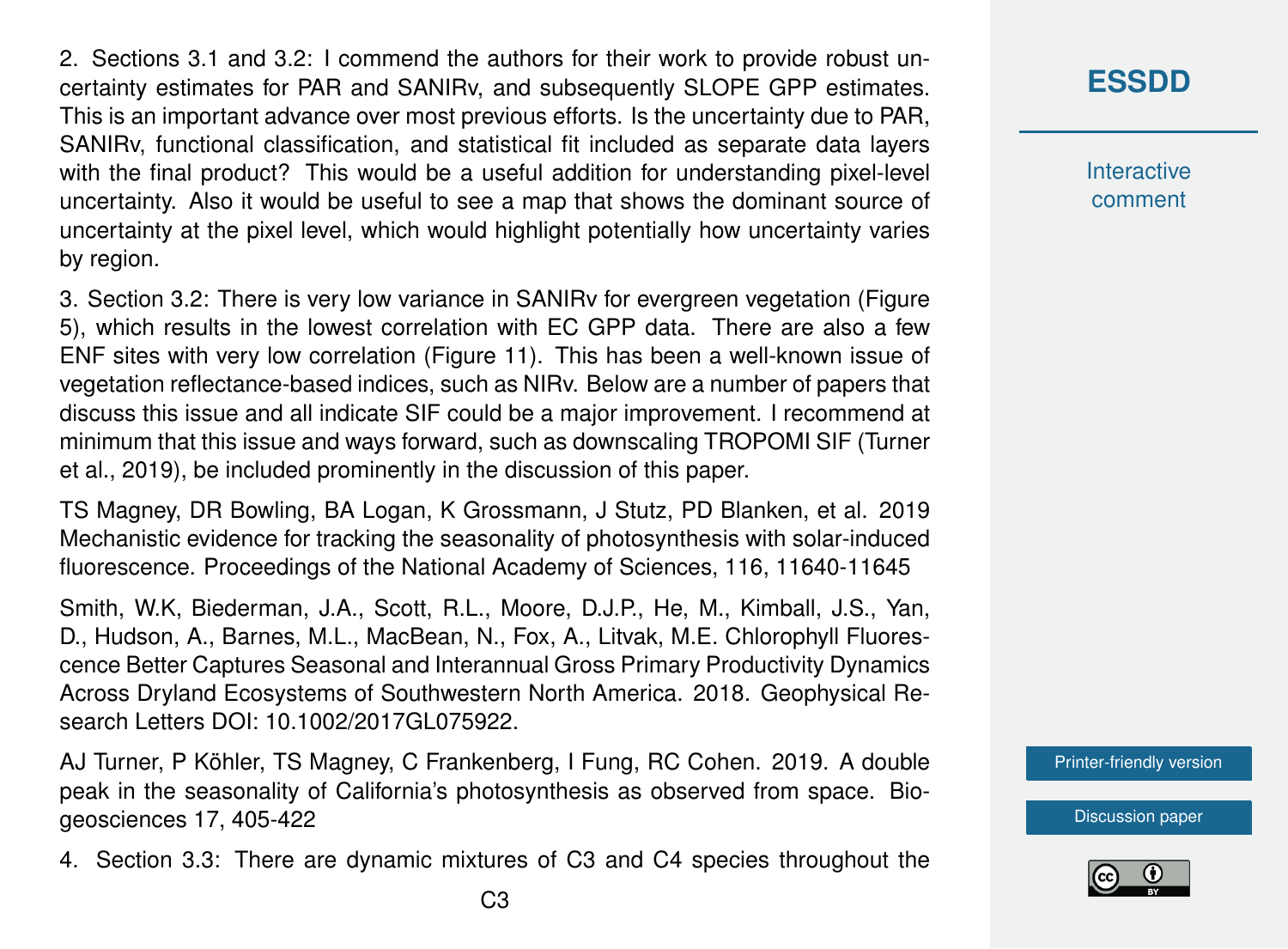natural ecosystems of the Western US. As far as I can tell this analysis and it's reliance on NLCD data is unable to account for these important ecosystems since NLCD does not represent C3 and C4 grasslands. These are also regions where EC sites are not well represented and thus the product 1) does not accurately capture; and 2) is not well constrained or evaluated across these ecosystems. At minimum, this needs to be pointed out very clearly throughout the methods and discussion of this paper. Alternatively, and maybe more appropriately, it seems the authors present an advanced cropland productivity product and perhaps natural regions including C3/C4 grasslands and evergreen forests should be masked out. It is my view that the current work has major limitations for accurately representing natural ecosystems.

Yan, D., de Beurs, K.M. 2016. Mapping the distributions of C3and C4 grasses in the mixed-grassprairies of southwest Oklahoma using the Random Forestclassification algorithm. International Journal of Applied Earth Observation and Geoinformation 47, 125-138.

5. The authors cite Badgley et al. (2019) as justification for separating the model based on only C3 and C4 functional types. Yet, that paper also indicated that the best model fit between NIRv and GPP included separation between deciduous and evergreen ecosystem types as well. Based on this, the authors should include further justification for their model framework.

Badgley, G., Anderegg, L.D., Berry, J.A. and Field, C.B. 2019. Terrestrial Gross Primary Production: Using NIRv to Scale from Site to Globe. Global Change Biology DOI:10.1111/gcb.14729.

6. I recommend a map of the flux sites utilized overlaying the NLCD / CDL data utilized. This would highlight that the product has not been evaluated across important western US ecosystem types including dry herbaceous, shrub, and evergreen forests. Also for Table S1, one of the only dryland evergreen forest sites utilize (NR1) is reproduced twice and it's unclear if years 2000-2007 or 2000-2014 are utilized in the analysis.

# **[ESSDD](https://essd.copernicus.org/preprints/)**

**Interactive** comment

[Printer-friendly version](https://essd.copernicus.org/preprints/essd-2020-36/essd-2020-36-RC2-print.pdf)